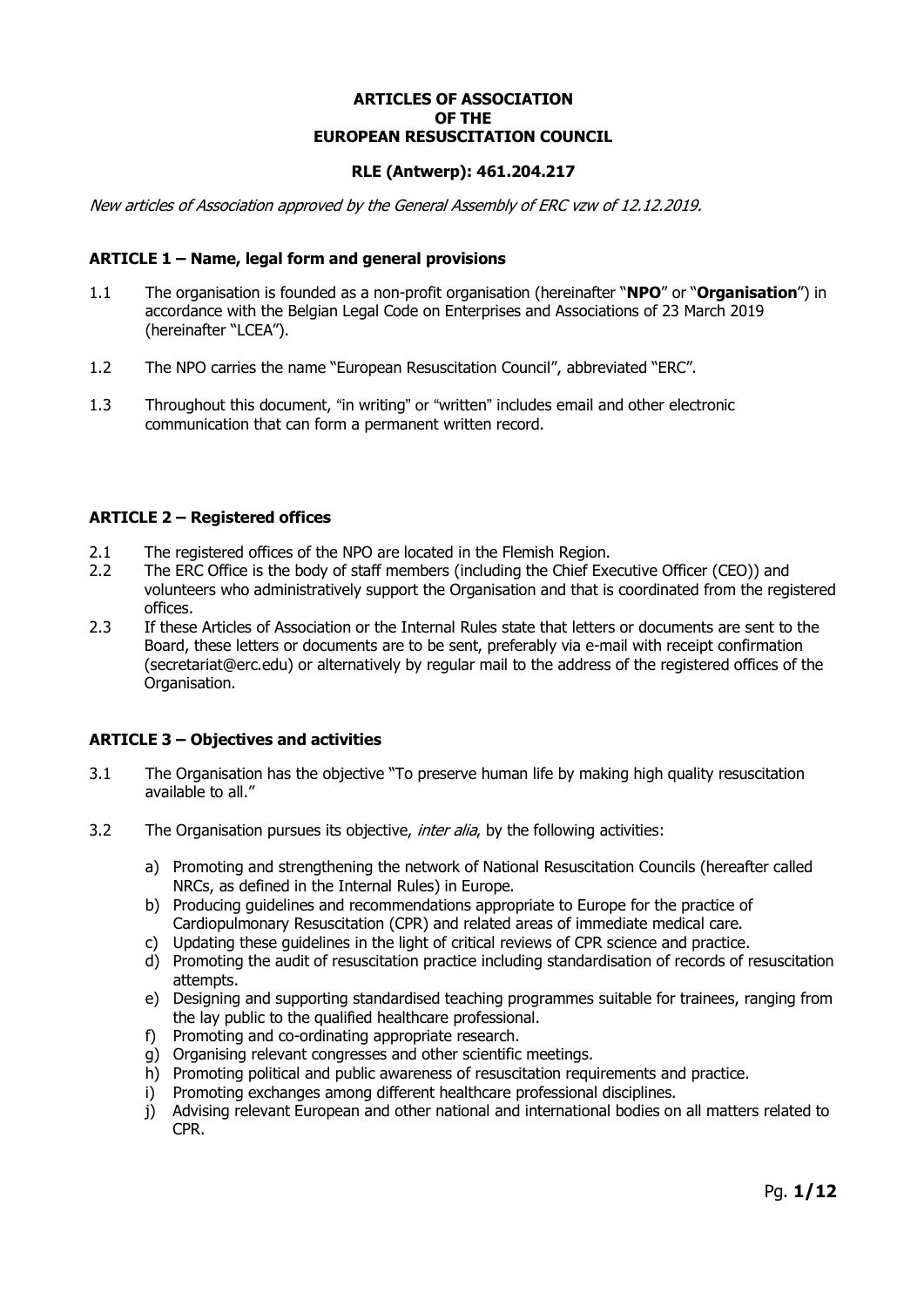3.3 The main geographic focus of the ERC is Europe.

In these Articles of Association, "Europe" is defined as the countries according to the definition of the Council of Europe (www.coe.int).

European citizens are residents of one of the countries of Europe according to the definition above. The foregoing activities may be expanded outside Europe where deemed fit.

# **ARTICLE 4 – Duration**

4.1 The Organisation is founded for an indefinite duration.

# **ARTICLE 5 – Members of the Organisation**

- 5.1 The Organisation is composed of Full Members, Corresponding Members and Honorary Members. These members accept the ERC Ethical Code and only have the rights and obligations as set out in these Articles of Association and in the Internal Rules. In accordance with article 6.2 said members may also become Voting Members.
- 5.2 **Full Members** are individuals who wish to participate in the activities of the ERC. They pay an annual fee, determined by the Board. This fee does not exceed 250.00 EUR. They receive the journals and the electronic newsletters of the Organisation and have the other rights as listed in the Internal Rules. All rights of such Full Membership are suspended if the membership fee is not renewed on time.
- 5.3 **Corresponding Members** are individuals or organisations who wish to stay informed about the activities of the ERC. They receive the electronic newsletters of the Organisation and have any other rights if listed in the Internal Rules.

# 5.4 **Honorary Members**

The Board may appoint Honorary Members. These are individuals who have displayed outstanding merit in promoting the objectives of the Organisation. Honorary Members have the same rights as Full Members but are exempted from payment of all membership fees.

### 5.5 **Acceptance / Resignation / Suspension / Exclusion**

- 5.5.1 Full Membership and Corresponding Membership are granted upon (i) application, (ii) acceptance of the Ethical Code and (iii) payment of the appropriate fee.
- 5.5.2 A Full, Corresponding or Honorary Member may resign from membership at any time and with immediate effect, by addressing a formal written letter of resignation to the Board.
- 5.5.3 Full, Corresponding or Honorary Membership ceases automatically on death of the member.
- 5.5.4 The Board may suspend Full, Corresponding and Honorary Membership when:
	- a a member acts in violation of the Ethical Code of the ERC or violates its obligations under the LCEA, the Articles of Association or the Internal Rules. The initial suspension does not last longer than six months, during which period a meeting of a review body of the Organisation, as stated in the Internal Rules, is convened to review the member's activities and to decide on a period of further suspension or exclusion. Where the review body decides not to exclude the suspended member, it may decide to continue the suspension pending further investigation or to terminate the suspension.
	- b the appropriate annual membership fee has not been paid within the period determined by the Board. If this membership fee has not been paid within 2 months from the notice of suspension, the member will be deemed to have resigned.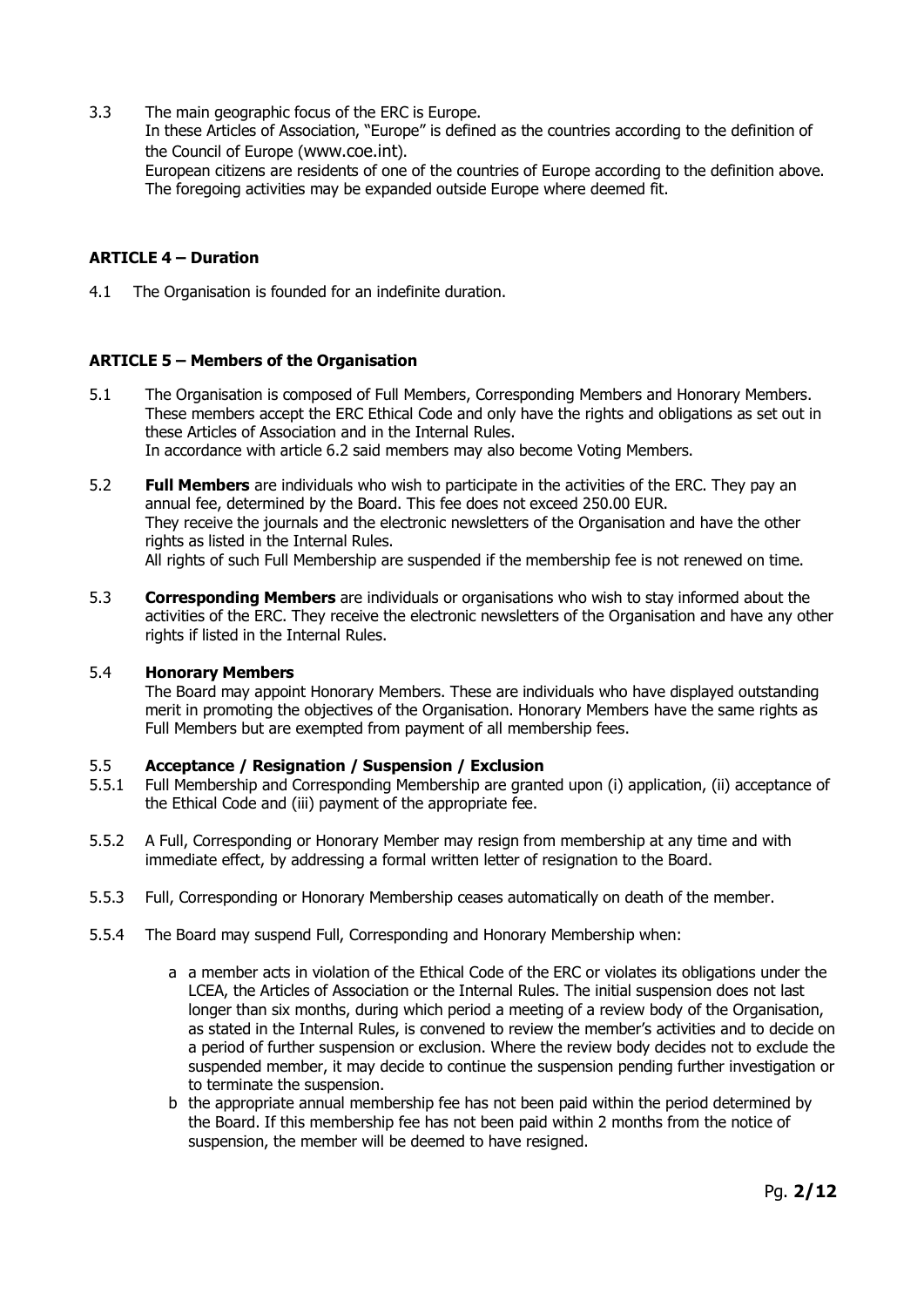- 5.5.5 Notwithstanding art. 5.5.4, Voting Members can only be excluded from the General Assembly according to art. 6.4.7.
- 5.5.6 A member who has resigned or has been excluded and their heirs, cannot lay claim to the assets of the Organisation nor can they reclaim annual fees that have already been paid.

### **ARTICLE 6 – General Assembly**

#### 6.1 **General Assembly**

6.1.1 The General Assembly of the Organisation is composed of all Voting Members.

#### 6.2 **Voting Members**

- 6.2.1 The minimum number of Voting Members is three.
- 6.2.2 Voting Members belong to one of the following categories:
	- a. Representatives of **National Resuscitation Councils** (NRCs), having similar objectives to the ERC and having concluded an Agreement or a Memorandum of Understanding with the ERC, subject to the NRC representative being accepted as a Voting Member by the Board. NRCs will each appoint a permanent representative (hereinafter "NRC Representative") from among the Full Members (see Art. 5.2). This person acts as an individual in the General Assembly.

An NRC is also entitled to appoint a permanent deputy, to attend and act if the NRC Representative is unavailable. This permanent deputy has the same representative powers as the permanent representative.

The NRC confirms its permanent representative(s), and/or its permanent deputy/deputies, by means of a written notification to the GPC in the first quarter of every odd year, and can withdraw and appoint other persons as a permanent representative, or permanent deputy, subject to acceptance by the GPC.

Notwithstanding these rules, the following applies according to the country of the NRC:

European NRCs:

If a European NRC who has an Agreement with the ERC has more than 75 Full Members on the  $31<sup>st</sup>$  of December of any year, it is entitled for the following year to appoint a second permanent representative and a second deputy as additional Voting Members.

- Non-European NRCs The total number of Permanent Representatives from non-European NRCs, does not exceed one-third of the total NRC Permanent Representatives, as determined on the  $1<sup>st</sup>$ of January each year. If this proportion is exceeded, the number of Non-European NRC Representatives is reduced by an internal vote amongst the Non-European NRCs. In such case, a similar vote is organised each two years.
- b. **Directors** of the Organisation, for as long as they remain in office.
- c. One of the co-chairs of each of the ERC **Science and Education Committees** (hereinafter "Representative Co-chair"), as determined by the concerned Science and Education Committee (see art. 6.5.1). The other co-chairs act as deputies, attending and acting with the same powers if the Representative Co-chair is unavailable. The Representative Co-chairs are Voting Members for as long as they remain in office as a co-chair.
- d. Two (2) **representatives of the Full Members** (hereinafter "Full Member Representatives"), elected by the Full Members at the time of the call for candidates. The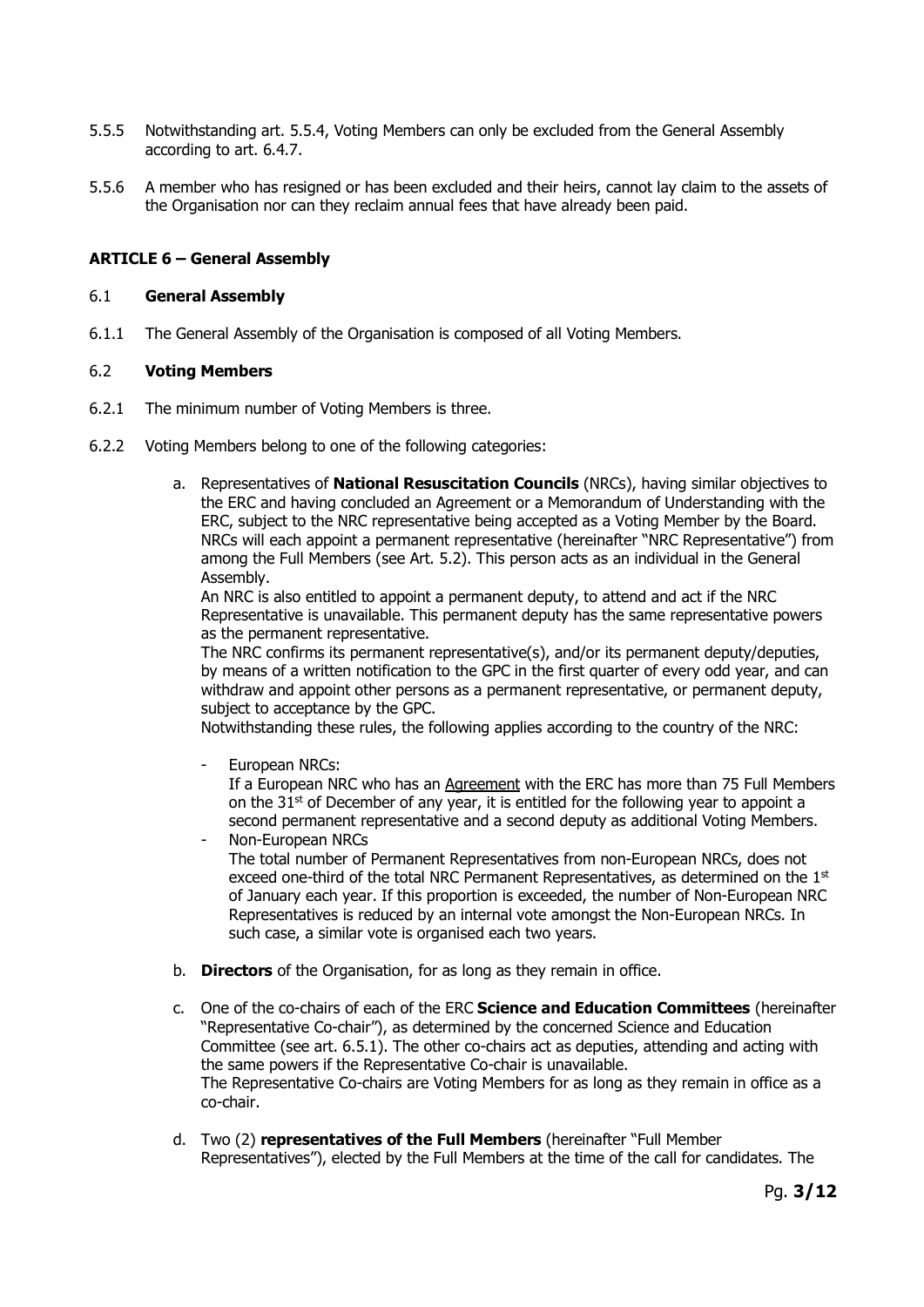two Full Members Representatives are residents of different European countries; their term of membership is 2 years and is renewable.

- e. **Qualified Individuals** accepted as Voting Members by the Board according to the Internal Rules (hereinafter "Qualified Individuals"). Their term of membership is 2 years, and is renewable. The number of Qualified Individuals is limited to five.
- f. **Representatives of European Associations**, having activities relevant for ERC purposes, subject to their European Association being accepted as a partner organisation by the General Assembly following proposal by the Board, and the representative being accepted as a Voting Member by the Board. The European Association concerned appoints a permanent representative (hereinafter "EA Representative"), and a permanent deputy, who has the powers of representation of the permanent representative if the latter cannot attend. These persons act as individuals in the General Assembly. The European Association confirms its permanent representative, and/or its permanent deputy, by means of written notification to the GPC in the first quarter of every odd year, and may withdraw and appoint other persons as a permanent representative or permanent deputy, subject to acceptance by the GPC. Representatives of European Associations are exempted from payment of all membership fees.
- 6.2.3 An individual cannot act as a Voting Member under more than one of the above categories (6.2.2.af). Notwithstanding, Voting Members, or their deputies, who cannot attend a meeting may be represented by another Voting Member provided a written mandate is received by ERC Office at least 24 hours before the meeting is scheduled to start. Any Voting Member may represent a maximum of one (1) other Voting Member. As for the Voting Members sub. Article 6.2.2.a, if neither a permanent NRC Representative, nor the permanent deputy is present, the NRC Representative may only grant a proxy to another Voting Member residing in the same country as the NRC.
- 6.2.3/1 The Full Members Representatives category is incompatible with any other category in the General Assembly.
- 6.2.4 All Voting Members (with the exception of the European Associations Representatives (6.2.2.f) and Honorary Members), who have been appointed as Voting Members in accordance with article 6.2.2, must be Full Members of the ERC.
- 6.2.5 Voting Members sub. Article 6.2.2. b (Directors) and 6.2.2. c (co-chairs of Science and Education Committees) are ex officio accepted as Voting Members. Candidates for any of the other four categories (6.2.2.a, d, e and f), send their applications to the Board. The Board will decide, in line with the timeline as stated in the Internal Rules, on the acceptance of this application at its next meeting. The Board may at its own discretion reject an application for Voting Membership without prejudice.
- 6.2.6 Voting Members have all rights and obligations contained in the LCEA and in these Articles of Association.
- 6.2.7 Each Voting Member has one vote.

### 6.3 **Powers of the General Assembly and Voting Members**

- 6.3.1 The General Assembly has the powers explicitly reserved by the LCEA and by these Articles of Association.
- 6.3.2 In particular, according to the LCEA the General Assembly has the following exclusive powers:
	- a modification of the Articles of Association;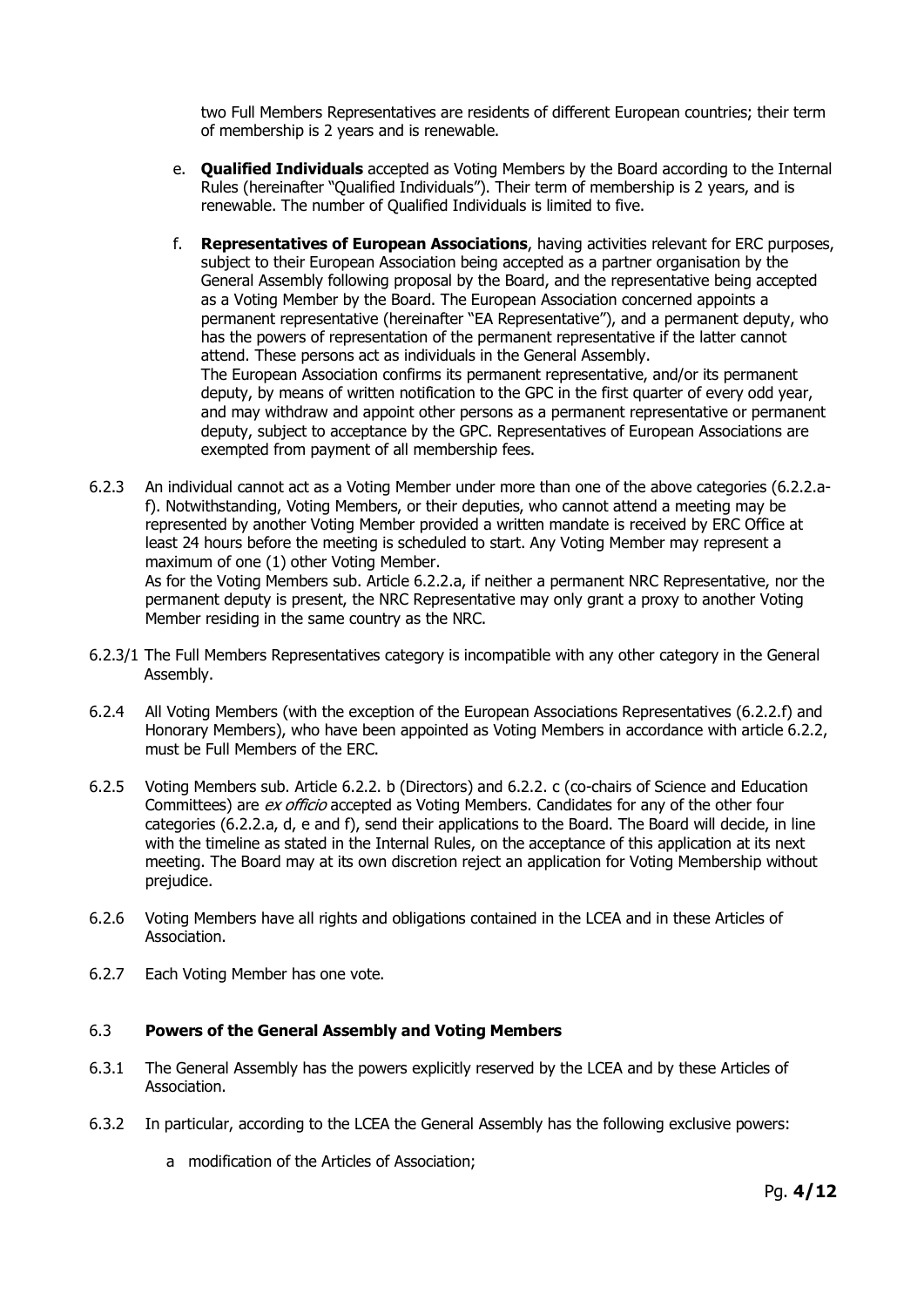- b appointment and dismissal of Directors (see 7.1);
- c appointment and dismissal of statutory Auditors and fixation of their remuneration, if any;
- d granting of discharge to the Directors and  $-$  in a separate vote  $-$  statutory Auditors;
- e approval of the budget and the accounts;
- f voluntary dissolution of the Organisation;
- g exclusion of Voting Members;
- h conversion of the Organisation from a non-profit organisation into a Company with Social Purpose or International Non-Profit Organisation;
- i making or accepting a contribution of a "generality" without payment;
- j submitting a claim on behalf of the Organisation against Directors or financial Auditors;
- k other powers granted to the General Assembly by legislation or the Articles of Association.
- 6.3.3 The General Assembly has the power to advise on matters submitted by the Board to the General Assembly for advice.

At the General Assembly meeting, individual Voting Members have the right to question the Board about the Board's governance.

#### 6.4 **Meetings**

- 6.4.1 The **ordinary meetings** of the General Assembly are held twice a year. One meeting is held during the first half of the year in order to approve the annual accounts of the immediate past financial year and confirm (as a legal requirement) approval of the budget of the current financial year. The second ordinary meeting is held during the second half of the year in order to approve the budget for the following year.
- 6.4.2 **Special meetings** of the General Assembly may be called by the Board or upon request of at least one-fifth of all Voting Members, or at the request of the Financial Auditor. Such meetings are scheduled to take place within two calendar months after such decision or request with the required quorum has been received.
- 6.4.3 **Notifications** are sent by the Board to all Voting Members at least 30 days prior to the specified date of an Ordinary or Special General Assembly. Notifications are sent by e-mail to the address the Voting Member has supplied to the Board. The **invitations** and the meeting agenda are sent at least 15 days prior to the specified date of the General Assembly.
- 6.4.4 a) The GPC prepares and approves the agenda for the General Assembly.
	- b) If at least one-twentieth of the Voting Members submit in writing to the Board, at least 60 days prior to an ordinary meeting, a request to include an item in the agenda, this is included, provided the subject is within the competency of the General Assembly. In addition to this, Voting Members numerically representing at least 1/20 of all Voting Members can submit a written request to the Board, on at least 60 days notice prior to the General Assembly meeting, to include a specific matter on the agenda of the General Assembly for advice. In the case of such a request, the Board decides, within its own discretion, whether or not to agree to such a request at its next Board meeting.
- 6.4.5 Except where the LCEA or these Articles of Association provide otherwise, decisions are taken with a quorum of one-third of the Voting Members, and by simple majority of the votes cast by the Voting Members present or represented. A simple majority of the votes cast means that absent Voting Members or abstentions are neither counted in the numerator nor denominator. Decisions may also be taken by means of electronic, online voting following the distribution of proper and appropriate information, and allowing for appropriate and proper discussion. The **invitation** explains the procedure to be followed by all Voting Members.
- 6.4.6 The General Assembly may deliberate on a modification of the Articles of Association or on the dissolution of the Organisation only if at least two-thirds of the Voting Members are present or represented. In the event that this quorum is not reached at the first meeting, a second meeting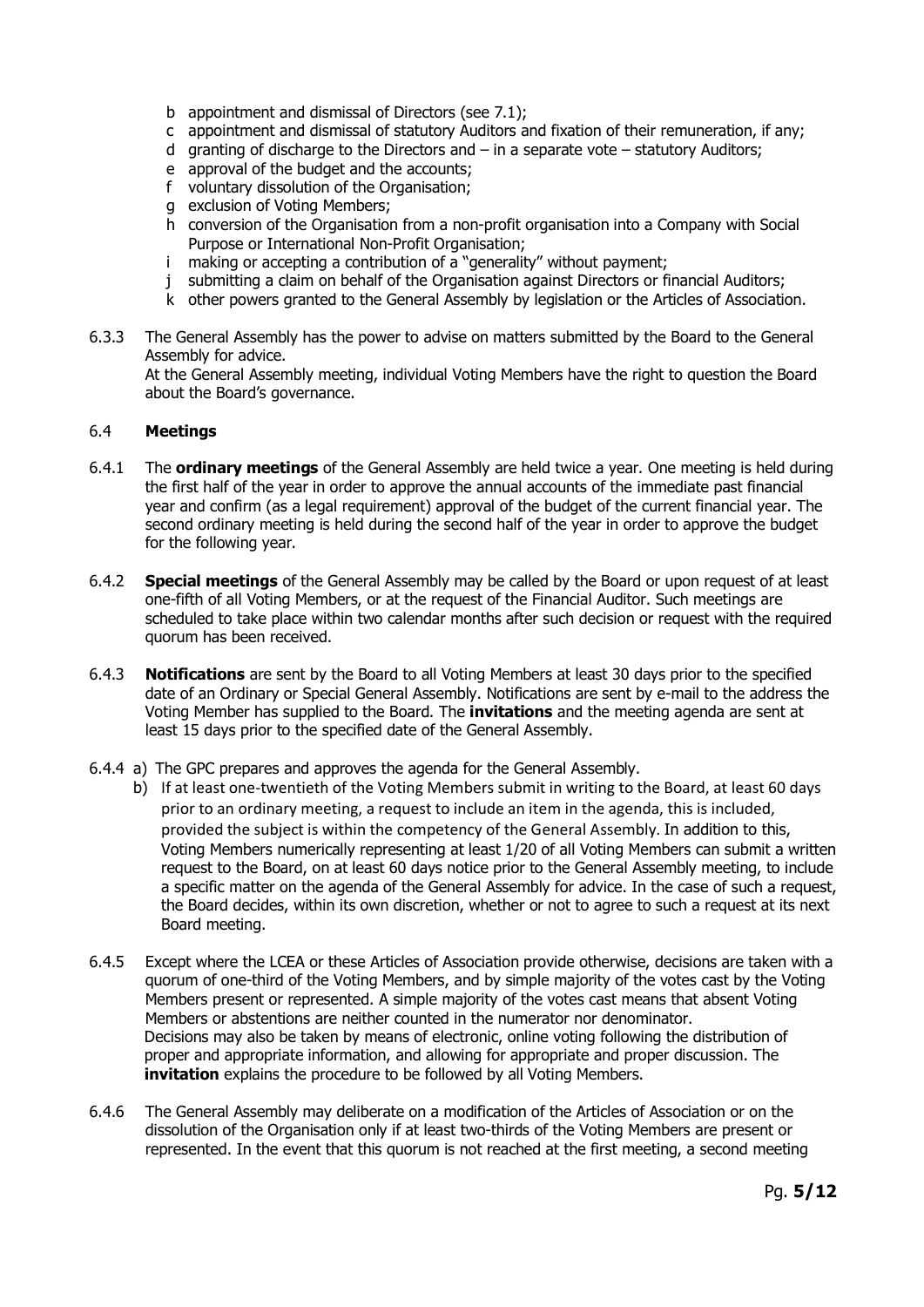may be called, which can deliberate on the matter regardless of the number of members present or represented. The second meeting cannot be held within 15 days of the first meeting. Decisions to modify the Articles of Association require a majority of two-thirds of votes cast by the Voting Members present or represented. Decisions to dissolve the Organisation, or when a modification of the Articles of Association relate to the statutory charitable purpose of the Organisation, require a majority of four-fifths of the votes cast by the Voting Members present or represented. For these majorities, absent Voting Members and abstentions are neither counted in the numerator nor in the denominator.

- 6.4.6/1 For elections and nominations, a secret vote applies. In such cases, abstentions and invalid votes are taken into account in the denominator for the quorum of attendance and for a majority.
- 6.4.7 Voting Members can only be excluded from membership by the General Assembly with a majority of two-thirds of the votes cast by the Voting Members present or represented. The Voting Member to whom the decision relates has the right to be heard, and the exclusion needs to have been included on the agenda of the General Assembly meeting.
- 6.4.8 The Board and/or the General Assembly may approve the attendance of other third parties, such as Office staff or experts, at the General Assembly with a simple majority. These attendees do not have voting rights. The Chief Executive Officer (CEO; manager of the ERC Office) and the Chair or Vice-Chair of the Governance Committee (GC) have the right to attend the meetings of the General Assembly, but without any voting rights.
- 6.4.9 Minutes are drawn up and kept in a **register of minutes**. Such a register may be consulted by Voting Members upon request to the Chair of the Board. The Board may also grant consultation rights to third parties who demonstrate a legitimate purpose for such consultation.

### 6.5 **Committees and task forces**

- 6.5.1 A **Committee** is a structural group, appointed by the Board without time limit, to perform one or more specific functions within the Organisation. The list of committees and their working practices are defined in the Internal Rules. Each committee – except for the Governance Committee which is a sui generis committee - belongs to one of the following groups: Development Committees, Science and Education Committees, or Supporting Committees.
- 6.5.2 A **Task Force** is a structural group, appointed by the Board, a Committee or the General Assembly, to undertake a defined task within a limited time frame. Task forces report to their appointing bodies.

### 6.6 **Governance Committee**

6.6.1 The Governance Committee monitors how appropriate Good Governance policies are developed, implemented and regularly reviewed.

This includes, *inter alia*, policies relating to:

- the roles and responsibilities of the Board and the operational structures;
- the duties and responsibilities of directors, members/chairs of operational structures
- the ethical conduct including conflict of interest procedures;
- the procedures for the selection and evaluation of directors and members/chairs of operational structures

The Governance Committee monitors how the Organisation brings the tasks of Good Governance into practice in relation to the Objectives of the ERC.

The Governance Committee exerts its functions independently.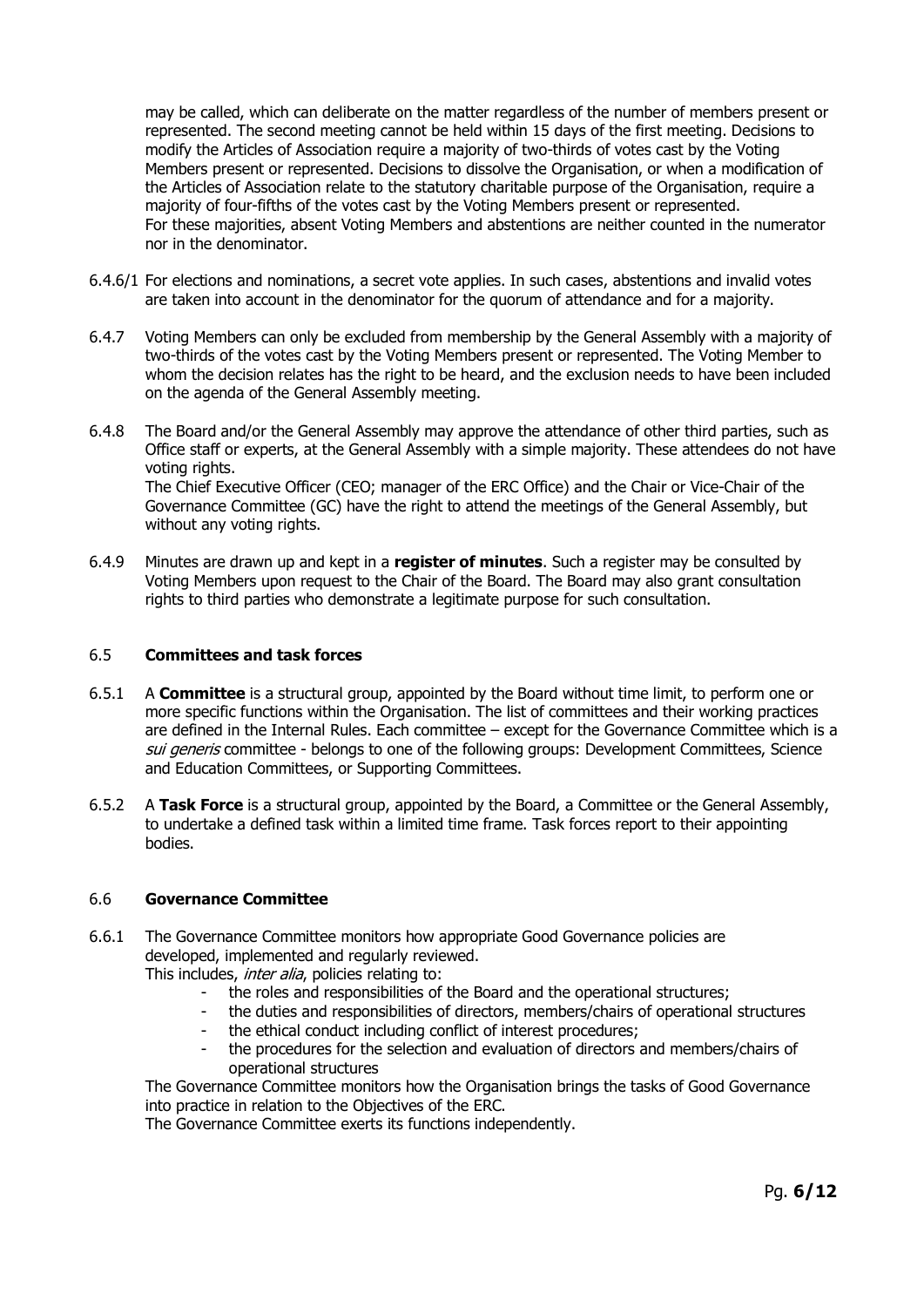- 6.6.2 The Governance Committee exerts its authority by a mandate given by the General Assembly to which it is accountable.
- 6.6.3 The Governance Committee is composed of 5 to 10 members, appointed by the General Assembly for 4 years and renewable once; all of them unpaid volunteers without a relevant conflict of interest (as determined in the Internal Rules pursuant to Article 8):
	- Up to 7 European Full Members, not holding a position as a Director, Committee co-chair or staff member.
	- up to 3 additional Advisory Members: citizens of a European country with specific relevant and demonstrable expertise.
- 6.6.4 Operational rules of the Governance Committee are part of the Internal Rules.

### **ARTICLE 7 – GOVERNMENT**

### **7.1 Composition of the Board (of Directors)**

- 7.1.1 The Organisation is governed by a Board comprising at least three Directors. The number of Directors is always lower than the number of Voting Members.
- 7.1.2 The Board is composed of the following Directors:
	- 1. Chair
	- 2. Chair-Elect
	- 3. Secretary
	- 4. Treasurer
	- 5. Director Guidelines and ILCOR
	- 6. Director External Affairs
	- 7. Director Training and Education
	- 8. Director Science and Research
	- 9. Director Congresses
	- 10. Representative of the NRCs
	- 11. Editor-in-Chief (under the conditions of 7.1.3.c, 2<sup>nd</sup> paragraph)
- 7.1.3 The election of the Directors is organised according to the following steps:
	- a) For Directors sub. Article 7.1.2.1. to 7.1.2.9:
		- i The Board invites applications from all Full Members for the Board functions as listed in art. 7.1.2, 1-9. Applications can only be accepted if they are from Full Members who are citizens of a European country, and if the application is complete according to the Internal Rules and received three months prior to the election.
		- ii The Governance Committee rejects applications that do not meet the administrative criteria as listed in paragraph 7.1.3, a.i., and brings this information to the attention of the General Assembly.
		- iii The Governance Committee then screens the eligible applications against the job description and brings this information, including an assessment of any conflicts of interest, to the attention of the General Assembly.
		- iv The General Assembly subsequently elects one Director per function by secret ballot. An applicant is only elected if he or she gains an absolute majority of the votes cast. If an absolute majority is not reached and there remains more than one candidate, a second round is organised between the candidates with the two highest number of votes in the previous round. If a second round does not lead to such absolute majority for one candidate, a third round is organised between only the candidate(s) with the highest number of votes. If such third round still does not lead to such absolute majority, this voting is deferred to the next General Assembly meeting.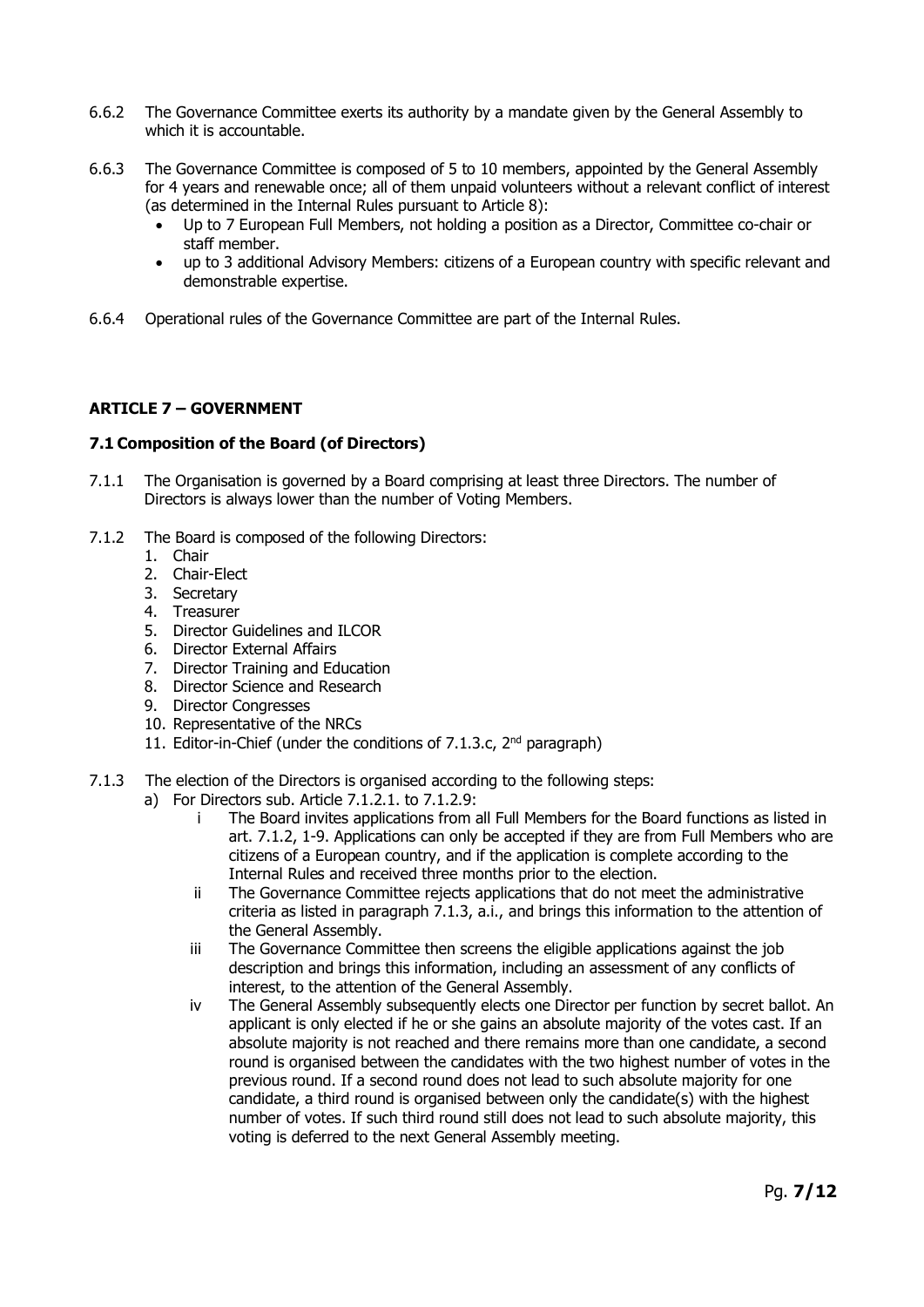- b) For Directors sub. article 7.1.2.10. (Representative of the NRCs)
	- i The Board invites applications from all NRC Representatives (not deputies). Applications can only be accepted if complete according to the Internal Rules, and received at least three months prior to the election.
	- ii The Governance Committee rejects applications that do not meet the administrative criteria as listed in paragraph 7.1.3, b.i., and brings this information to the attention of the General Assembly.
	- iii For every eligible applicant, the Governance Committee brings to the attention of the General Assembly an assessment of any conflicts of interest.
	- iv The NRC Representatives (permanent or deputy) then nominate one applicant as the "Representative-elect of the NRCs" by secret ballot. An applicant is only nominated if he or she gains an absolute majority of the votes cast. If an absolute majority is not reached and there remains more than one candidate, a second round is organised between the candidates with the two highest number of votes in the previous round. If a second round does not lead to such absolute majority for one candidate, a third round is organised with only the candidate(s) with the highest number of votes. If such third round still does not lead to such absolute majority, this voting is deferred to the next General Assembly meeting.
	- v The General Assembly subsequently elects the nominee as the Representative-elect of the NRCs by secret ballot. If the nominee is not supported by an absolute majority of votes cast, a new call for applicants is made, prior to a further election at the next General Assembly.
	- vi During the first two years, the Representative-elect of the NRCs supports the Representative of the NRCs and has the right to attend all Board activities but without voting rights. After two years, and upon ratification by a secret absolute majority vote by the NRC representatives, the Representative-elect of the NRCs becomes the Representative of the NRCs, with a term of office of two years.
- c) For Director sub. Article 7.1.2.11 (Editor-in-Chief)

The Editor-in-Chief of the Official Journal of the Organisation is assessed as to any conflicts of interest by the Governance Committee.

- The Editor-in-Chief may be operating on one of the following three activity levels:
	- The *opt-in*: upon proposal by the Board, the Editor-in-Chief may be appointed as a Director (with voting rights) by the General Assembly with a secret absolute-majority of the votes cast.
	- The standard: the Editor-in-Chief has the right to attend all Board activities, but without voting rights.
	- The *opt-out*: the General Assembly may decide to revoke any rights of attendance for the Editor-in-Chief, with a secret absolute-majority of the votes cast.
- 7.1.4 If the GA is unsuccessful in electing one or more Directors, a new call for applicants is made for these positions, prior to a further election at the next General Assembly.
- 7.1.5 The following terms of office are applicable:
	- a) The Chair-Elect is elected for a term of two years by the General Assembly. He or she can express a wish to extend this by a further 2 years, subject to ratification by a secret, absolutemajority vote of the votes cast by the General Assembly and following advice from the Governance Committee. When the term of office of the Chair ends, the Chair-Elect becomes Chair, subject to ratification by a secret absolute majority vote of the votes cast by the General Assembly following advice from the Governance Committee.
	- b) The term of the Chair is two years. He or she can express a wish to extend this by a further 2 years, subject to ratification by a secret absolute majority vote of the votes cast by the General Assembly following advice from the Governance Committee. No further extension or re-election is permitted.
	- c) If no absolute majority is reached for the extension of the term of office of the Chair, or for the Chair-Elect to become the Chair, the current Chair and the current Chair-Elect prolong their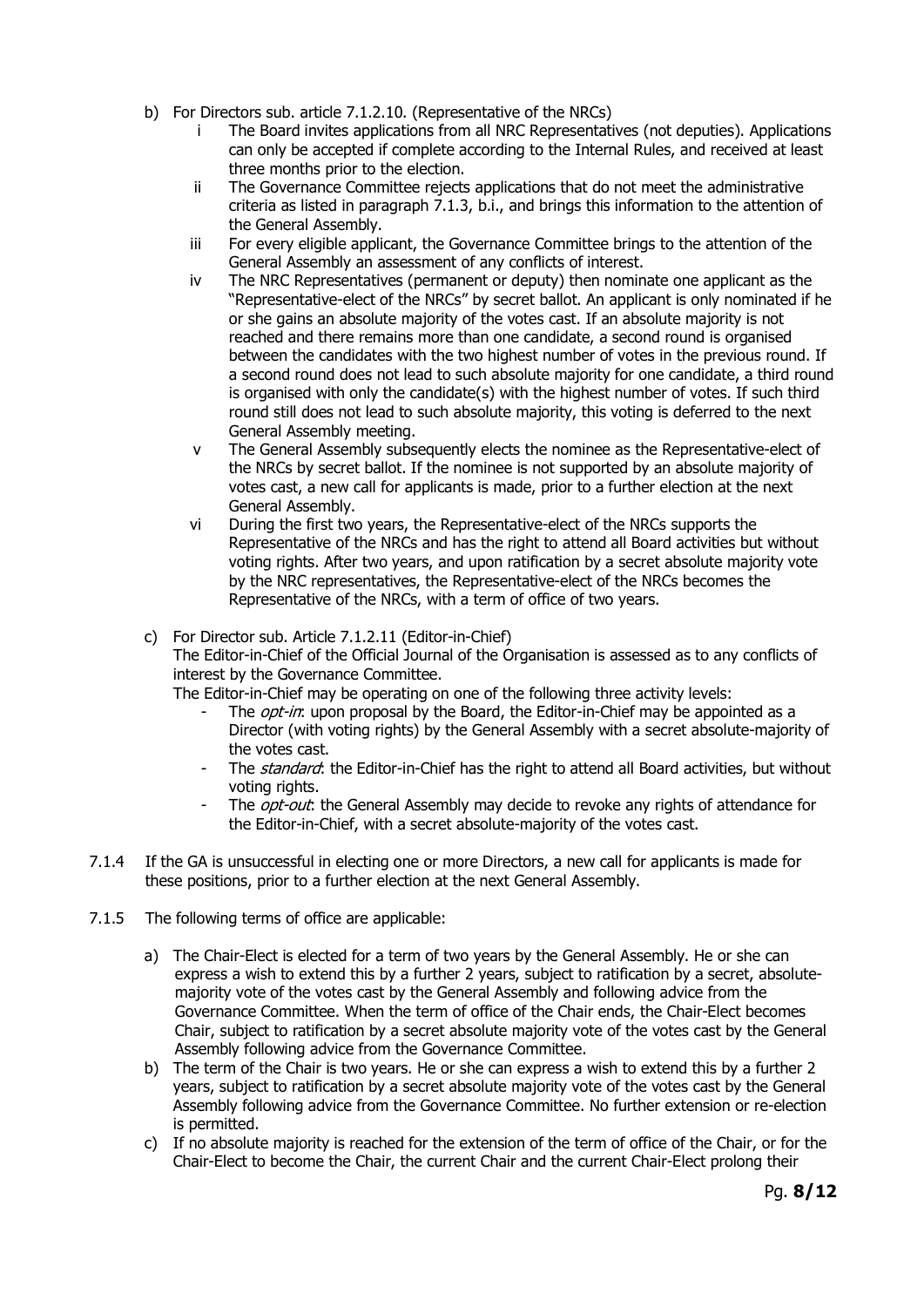terms of office until a new Chair and/or Chair-Elect are elected, which takes place within one year.

- d) The term of office of the Representative of the NRCs is defined in art. 7.1.3, b.vi.. The same person cannot be re-elected to this same position at any time.
- e) The term of office of the Editor-in-Chief as a Director (7.1.2.11) is two years and is renewable so long as the holder remains the Editor-in-Chief of the Official Journal of the Organisation.
- f) All other Directors are elected for a term of two years. Each of these Directors can express a wish to extend their term of office by a further 2 years, subject to ratification by a secret absolute majority vote of the votes cast by the General Assembly, and following advice from the Governance Committee. These Directors may then apply for re-election to the same post for another 2-year period, with an extension for a further 2 years. But no further re-election or extension is permitted that would result in an individual holding the same post for more than 8 years; he or she is eligible to hold a different post on the Board, subject to a new overall period of office of 8 years.
- g) A Director may be dismissed from the Board by the General Assembly at any time during his or her term of office. Each Director may resign by formal written notification to the Board. The resignation takes effect following a reasonable period of time to allow for the election of a successor.

The remaining directors may co-opt a new director, subject to confirmation by the next GA meeting, according to art. 9:6, §2 LCEA. A newly elected or co-opted Director only completes the term of office of his or her predecessor. If such remaining term is less than two years, the director may be re-elected twice for the same function.

7.1.6 Directors are not remunerated for any work undertaken for the Organisation. Reimbursement of travel, hotel or other ad hoc expenses incurred in connection with activities undertaken on behalf of the ERC will be made in accordance with the ERC Travel Policy and other ERC reimbursement policies.

# **7.2 Meeting, deliberations and decisions of the Board**

- 7.2.1 The Chair convenes a meeting of the Board whenever the interests of the Organisation require it. In addition, the Chair convenes a meeting within 30 days of receipt of a request by two Directors or one Director plus the CEO, if supported by the GPC (see Art. 7.4).
- 7.2.2 The Board is presided over by the Chair, or, in the absence of the Chair, by the Chair-Elect or, in the absence of the Chair-Elect, by a Director appointed by the Directors present. Meetings are held at the location stated in the agenda.
- 7.2.3 The Board can function only when at least a majority of the Directors are present at the meeting. Meetings are valid if they are held in person, by video-conference or by telephone conference. Decisions are taken by a simple majority vote of the Directors present. In case of a tied vote, the person chairing the meeting has a second, casting vote.
- 7.2.4 Decisions may also be made by **unanimous** written (including online) consent of **all** the Directors.
- 7.2.5 After being approved by the Board, the minutes of all Board meetings are signed by the Chair and by a Director who requests so. They are kept in a Register of Minutes at the registered offices. They may be consulted by the Voting Members. Copies to third parties are signed by a person with representative powers.

# **7.3 Powers of the Board**

7.3.1 The Board has the power to take all decisions and enter into transactions related to the governance that is necessary or useful for the realisation of the purposes of the Organisation, with the exception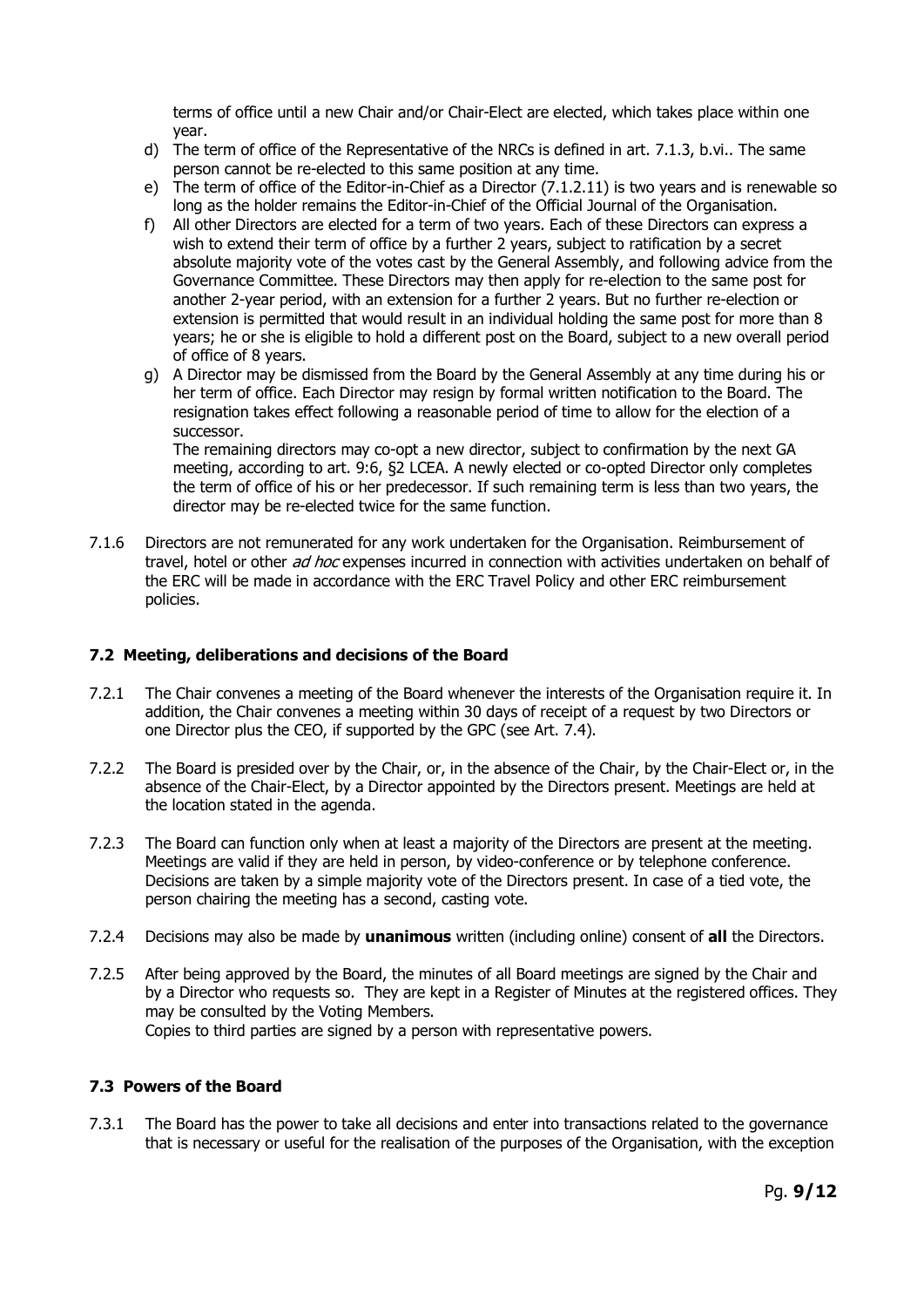of decisions and transactions falling within the scope of the powers allocated to the General Assembly in accordance with Article 9:12 LCEA or these Articles of Association.

- 7.3.2 The Board has the power to introduce or change Internal Rules, in line with art. 2:59 of the LCEA. The current version of the Internal Rules are the Bylaws in their version of 3 May 2014.
- 7.3.3 The Board may delegate specific powers to one or more proxy holders, including the GPC (see 7.4.), who may or may not be Directors. An overview of specific mandates is listed in the Internal Rules.

#### 7.4 **Daily management - General Purpose Committee (GPC)**

- 7.4.1 The "Daily Management" comprises any of the following:
	- operations and decisions that do not reach further than the needs of the daily life of the Organisation, or
	- operations and decisions that do not justify the intervention of the Board:
		- o because they appear to be of less importance, or
		- o because of their urgent nature.
- 7.4.2 The Board may assign the Daily Management of the Organisation and the preparation and follow-up of Board and GA meetings and decisions to the General Purpose Committee (GPC), composed of the following individuals:
	- **Chair**
	- Chair-Elect
	- **Secretary**
	- Chief Executive Officer

The GPC can meet and decide if three of its members are present.

The chair of the GPC is appointed according to the Internal Rules.

The chair of the GPC can invite other Directors (based on their responsibilities), or other individuals for specific agenda items.

Additionally, the GPC can invite one staff member for administrative support.

The GPC acts as a collegiate body and decides by consensus. If no consensus can be reached, the issue is referred to the Board for resolution.

The GPC informs the Board about the decisions made.

The Internal Rules detail the functioning of the GPC.

### 7.5 **Representation of the Organisation**

- 7.5.1 The Board represents the Organisation in and out of court.
- 7.5.2 The Organisation is represented as well by two of the following persons jointly: Chair, Chair-Elect and Treasurer. The Board may include rules and limitations in the Internal Rules or for specific topics, for which these individuals can represent the Organisation.
- 7.5.3 The Board may assign the representation powers of the Organisation, related and limited to the Daily Management, to the Chair, the Chair-Elect and the CEO, acting individually and under supervision of the Board.
- 7.5.4 For very specific cases, the Board may assign representation power(s) to any one or more individuals. Such mandate will clearly specify the boundaries of such representation power(s) and is to be interpreted restrictively.

### **ARTICLE 8 – CONFLICT OF INTEREST**

8.1 The Internal Rules provide for procedures to be observed in cases of conflict of interest arising within the Organisation.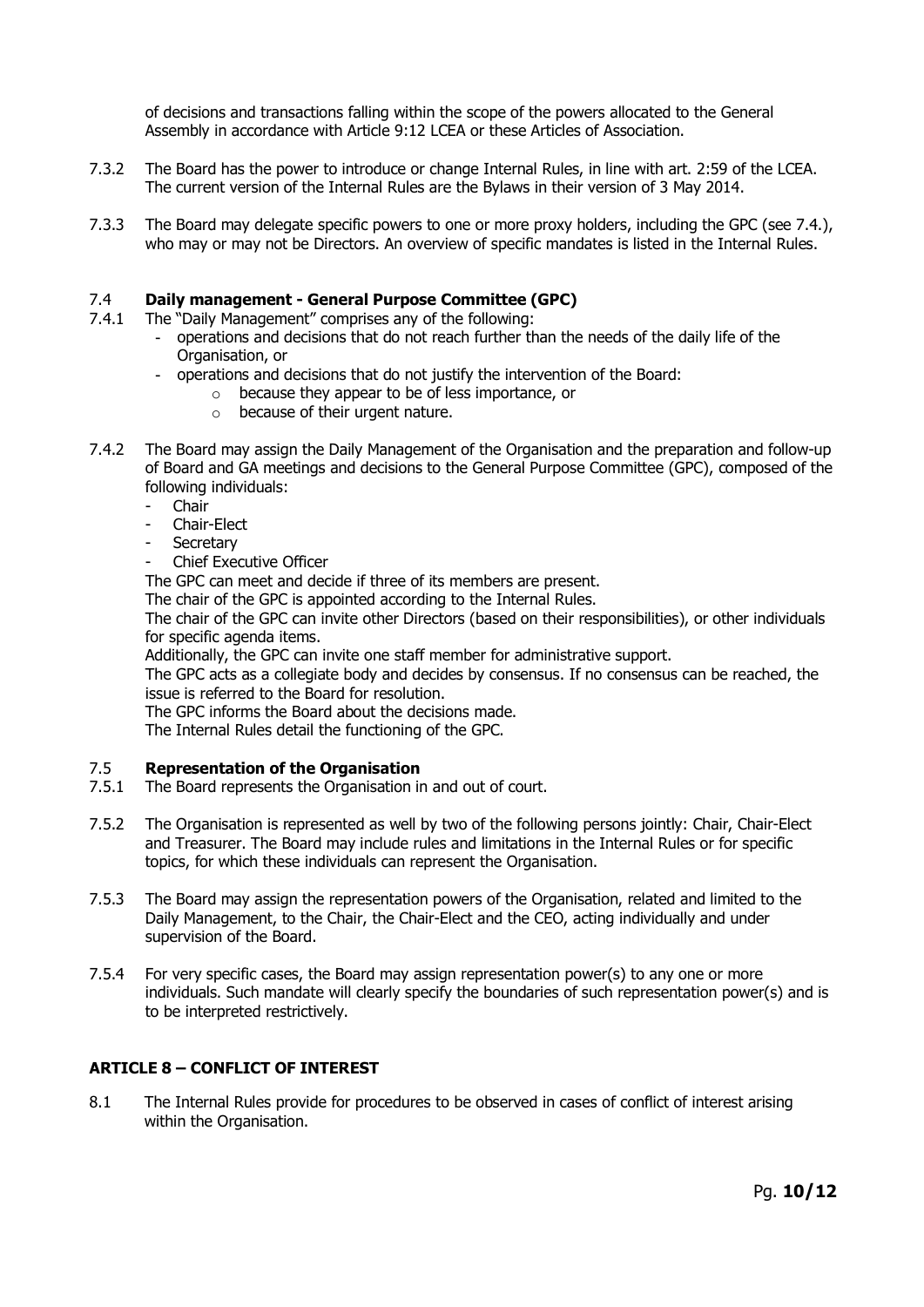- 8.2 Notwithstanding the previous article, and unless such decisions are related to usual transactions that take place under conditions and guarantees that are quite common in trade for similar transactions: if the Board needs to make a decision or operation within their powers, and where a Director has a direct or indirect conflicting interest related to assets, conflicting with the interests of the organisation, this Director shall notify the other Directors before the Board makes a decision. The minutes of the Board meeting include the declaration and clarification about the nature of this conflicting interest, as well as the consequences on the assets of the Organisation and a justification of the decision made. To the extent that the organisation still exceeds more than one criterium listed in art. 3:47, §2 LCEA, this part of the minutes is included integrally in the year report or the document that is submitted, together with the year accounts. The financial Auditor is also notified about this decision or operation.
- 8.3 In a case covered by art. 8.2, the Director with such conflicting interest is excluded from discussions and votes about this decision or operation. In the situation where the majority of the Directors present have such conflicting interest, the decision is taken by the General Assembly.

### **ARTICLE 9 – CONTROL**

9.1 An Auditor is appointed and charged with the control of the finances of the Organisation, the balance sheet and the regularity of the transactions of the Organisation. The Auditor is appointed by the General Assembly from among the members of the "Instituut van de Bedrijfsrevisoren" for a period of three years, after an assessment as to any conflicts of interest by the Governance Committee. The General Assembly determines the appropriate remuneration of the Auditor.

#### **ARTICLE 10 – ANNUAL ACCOUNTS**

- 10.1 The financial year of the Organisation begins on 1 January and ends on 31 December.
- 10.2 The accounts are kept in accordance with the provisions of art. 3:47 LCEA and the implementation decrees.
- 10.3 The balance sheet is deposited with the Registry of the Court of Commerce in accordance with the provisions of art. 2:49,  $\Sigma$ ,  $S$ <sup>o</sup> jo. 10<sup>o</sup> LCEA. In so far as required, the balance sheet is deposited with the Belgian National Bank in accordance with the provisions of art. 3:47, §7 LCEA and the implementation decrees.
- 10.4 Within six months after the closing date of the financial year, the Board submits the year accounts of the immediate past financial year and the budget for the current financial year to the General Assembly for approval.

### **ARTICLE 11 – TEMPORARY MEASURES**

- 11.1 The existing "Associate Representatives" on 12.12.2019 will continue and complete their term as "Full Members Representatives"
- 11.2 [Not used]

### **ARTICLE 12 - DISSOLUTION**

12.1 A proposal of dissolution of the Organisation can be made by the Board or by at least one-fifth of the Voting Members.